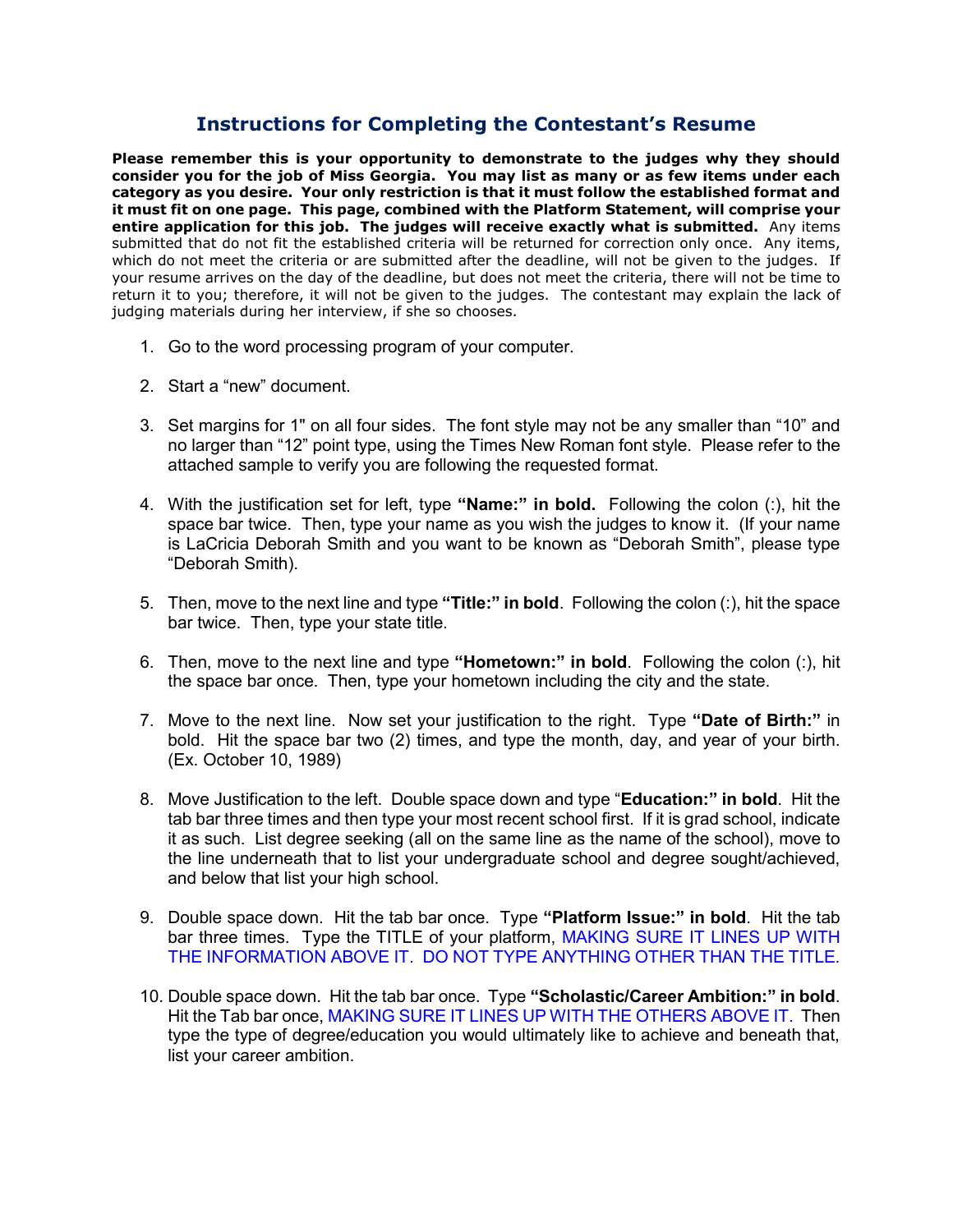- 11. Double space down. Hit the tab bar once. Type **"Talent:" in bold**. Hit the tab bar three times. Type the type of talent and specific selection. MAKE SURE IT LINES UP WITH THE INFORMATION ABOVE IT. (i.e. Pop Vocal - "Crying", Tap Dance - "Staying Alive", etc.)
- 12. Double space down. Type **"Scholastic Honors:" in bold**. Hit the space bar twice. Each item should be separated by a semi-colon (;).
- 13. Double space down. Type **"Leadership Roles:" in bold.** Hit the space bar twice. Each item should be separated by a semi-colon (;).
- 14. Double space down. Type **"Accomplishments:" in bold**. Hit the space bar twice. Each item should be separated by a semi-colon (;).
- 15. Double space down. Type **"Interesting Facts:" in bold**. Hit the space bar twice. Each item should be separated by a semi-colon (;).
- 16. Double space down. Type **"Employment:" in bold**. Hit the space bar twice. Each item should be separated by a semi-colon (;).
- 17. Double space down. Type **"How has the world you come from shaped your dreams and aspirations?" in bold.** Hit the space bar twice. Please answer the question in sentence form.
- 18. Double space down. Type **"Of all the ways you could succeed in your life, why have you chosen to succeed in the Miss America Pageant?" in bold**. Hit the space bar twice. Please answer the question in sentence form.
- 19. Double Space down. Type **"What social issue, other than your platform, will have the greatest impact on your generation and why?" in bold.** Hit the space bar twice. Please answer the question in sentence form.

The entire form MUST FIT ON ONE PAGE using the Times New Roman font style. You must leave a 1" margin on all four sides of the page.

Use your best judgment on what is most important for the judges to know about you. Use your space wisely. Attached

you will see an example of what it should look like.

This form will be given to the judges along with your platform statement. You will notice there is a **REQUIRED SIGNATURE LINE** at the bottom of the Platform Statement. When these two pages are put together, they will create your entire application. Your signature will cover the materials listed **ON BOTH PAGES**. Your signature verifies that everything on your forms is true and accurate. If it is proven that any information on these forms is not true, correct, and factual, you risk losing your local/state title.

**Some spacing issues may arise. Simply follow the example provided.**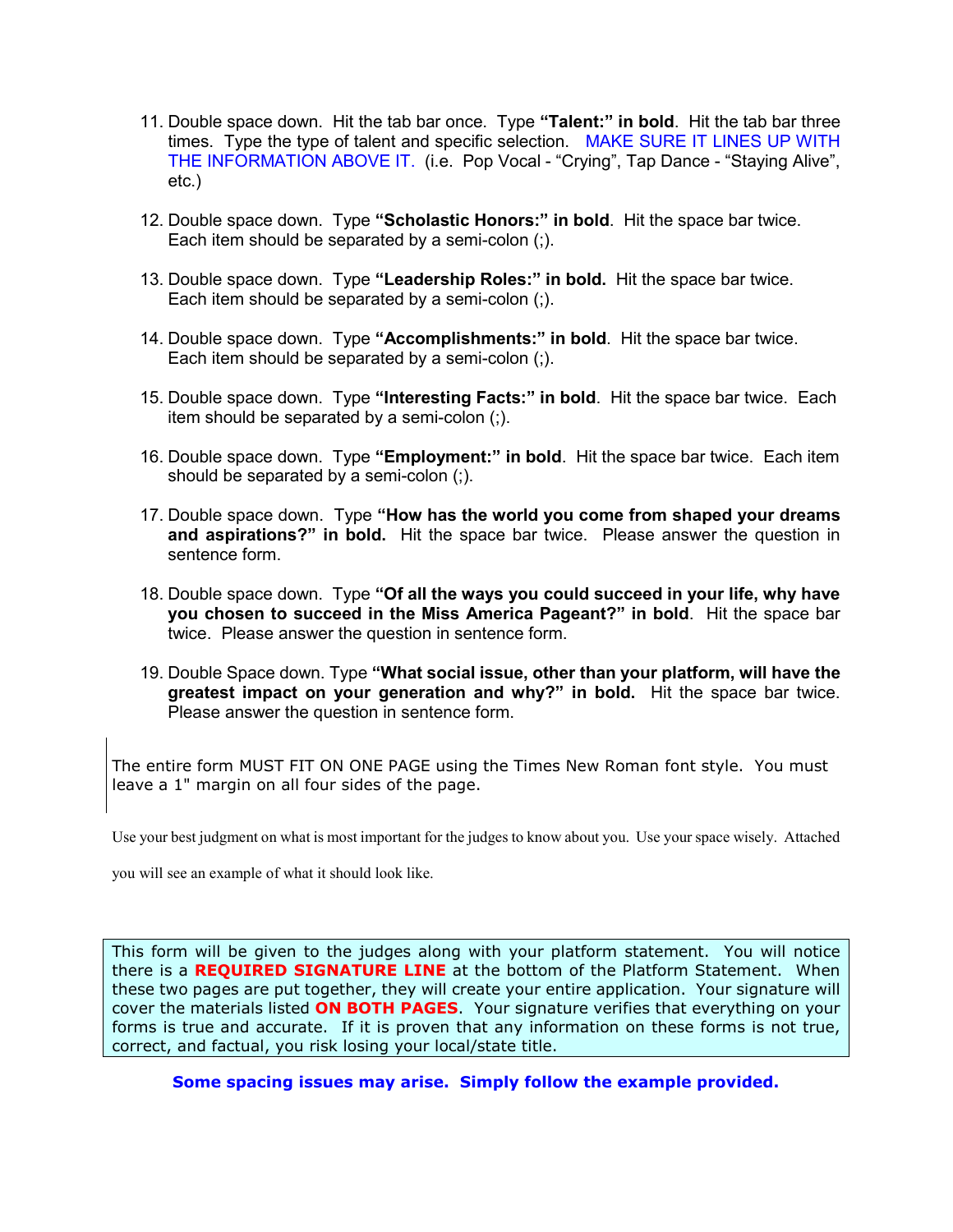**Name**: Jane Smith **Title:** Miss Local **Hometown:** Anytown, Georgia

#### **Date of Birth:** December 29, 1989

| <b>Education:</b>                  | University of State – sophomore – Bachelor of Science, Liberal Arts<br>Frederick Douglass High School |
|------------------------------------|-------------------------------------------------------------------------------------------------------|
| <b>Platform Issue:</b>             | Celebrating Cultural Diversity and Inclusiveness                                                      |
| <b>Scholastic/Career Ambition:</b> | Obtain a Masters of Business Administration                                                           |
| Talent:                            | Pop Vocal / "Fallen"                                                                                  |

**Scholastic Honors**: Recipient of National Coca-Cola Scholarship; Recipient of the Metropolitan Urban League National Scholarship; Dean's List; Member of the President's Leadership Council at the UCF

**Leadership Roles:** Created and implemented a comprehensive Cultural Diversity Education Curriculum for grades K-12 in twelve Public Schools; University Student Body Senator; H.S. Sr. Class Pres.; College Sorority President.

**Accomplishments**: Recipient of the J.C. Penney Golden Rule Award for Outstanding Volunteer Service to Community; Recipient of the National Conference for Community and Justice Humanitarian Award; Performer, Grand Ole Opry in Nashville; Piano Performance scholarship at State University.

**Interesting Facts:** First person on either side of my family to attend college; Youngest of five children with a 13 year gap between me and my next oldest sister and an almost 20-year gap between the oldest and myself.

**Employment:** Internship with a Law Firm; Internship with local ABC television affiliate; Student Assistant at State University.

### **How has the world you come from shaped your dreams and aspirations?**

I come from a loving, supportive family that has always taught me to work hard for the things I want to achieve. Growing up, my parents always encouraged us to get involved with our local community and help those who were less fortunate than us. They tried to instill good values in us and to always guide us on the right path. I think it is because of these lessons my parents taught me that I want to make a difference in today's world. I aspire to be a woman of great influence, preferably working in the non-profit sector, where I can apply my talents for the greater good and help to change people's lives. One person truly can make a difference, and I am on my way to proving that cliché. I also dream to one day have a loving family of my own, with beautiful children in whom I can instill the same core values that my parents gave to me.

### **Of all the ways you could succeed in your life, why have you chosen to succeed in the Miss America Pageant?**

Along with providing the financial assistance for young women to fulfill our educational goals, the Miss America Organization gives us the opportunity to bring national attention to a cause dear to our hearts. If I were to become Miss America, I know that my voice would be heard as a spokesperson for my personal platform, as well as the national platform. Raising awareness of important social and political issues has always been important to me, and Miss America provides the perfect arena for that.

### **What social issue, other than your platform, will have the greatest impact on your generation and why**?

Although I'm not sure I would consider it a social issue, I think technological advancements will have the greatest social impact on my generation. Technology is changing everything – the way we communicate, our lifestyles, access to information – it's all right at your fingertips!That can be a double-edged sword. I believe we run the risk of losing both interpersonal and language skills due to the ease and speed of communicating electronically. I believe our educators should address this issue immediately, or it may, unfortunately, have the greatest impact on my generation and every generation to follow.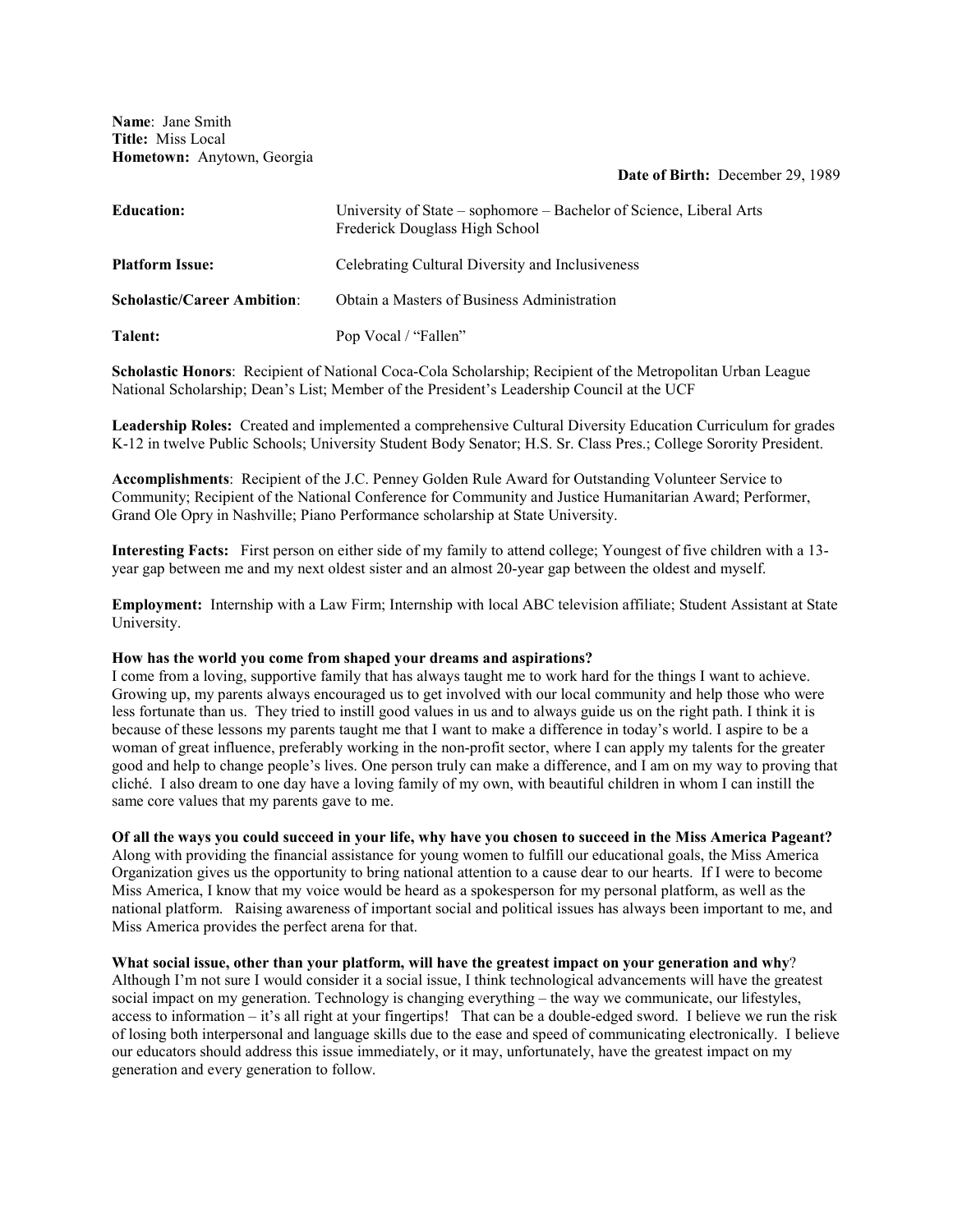# **Instructions for Typing the Contestant's Platform Statement**

**Please remember. This is your opportunity to explain to the judges what your chosen platform is and why it is important for the Miss America Organization to embrace this platform. In addition, it should explain how your platform will further the Miss America Organization "brand" to the public.** This **ONE (1) page, singlespaced** document combined with the Contestant's Resume, will comprise your entire application for this job. The judges will receive exactly what is submitted. Any items submitted that do not fit the established criteria will be returned for correction only once. Any items that do not meet the criteria or are submitted after the deadline will not be given to the judges. If your Platform Statement arrives on the day of the deadline, but does not meet the criteria, there will not be time to return it to you; therefore, it will not be given to the judges. The contestant may explain the lack of judging materials during her interview, if she so chooses.

- 1. Go to the word processing program of your computer.
- 2. Start a "new" document.
- 3. Set margins for 1" on all four sides. The font style may not be any smaller than "10" and no larger than "12" point type using the Times New Roman font style.
- 4. With the justification set for left, type **"Name:" in bold**. Following the colon (:), hit the space bar twice. Then, type your name.
- 5. Then, move to the next line and type **"Title:" in bold**. Following the colon (:), hit the space bar twice. Then, type your state title.
- 6. Double space down. Set your justification to "center". Then type in **bold and underline** the title of your Platform.
- 7. Double space down. Write what you feel is critical for the judge's to know about your platform and why it is necessary for you to have the job of Miss America to promote this issue. What you write will be what the judges know about your platform, your role in successfully dealing with this issue, and the role the Miss America Organization may play in your plan.
- 8. This essay **may** include some of the following items (this is not to be meant as an exhaustive list):
	- A clear definition of the platform and the specific issues you wish to address
	- A plan on how you have or will create awareness of the platform
	- The way in which you have or will change attitudes regarding the issue
	- The way in which you have or will change behaviors related to this issue
	- The way in which your platform issue will move the Miss America Organization forward
	- Your media plans
	- Your marketing strategy
	- How you propose to fund your ideas/plans
	- Any significant accomplishments you have made in regard to your issue
- 9. At the bottom of the page, you **MUST** set the justification to the right. Type a line of 26 spaces. Below that line, you must type Signature/Date and after printing **sign and date the document**.

**Once you have printed the document, it is important that you SIGN and DATE the document as shown in the attached SAMPLE**